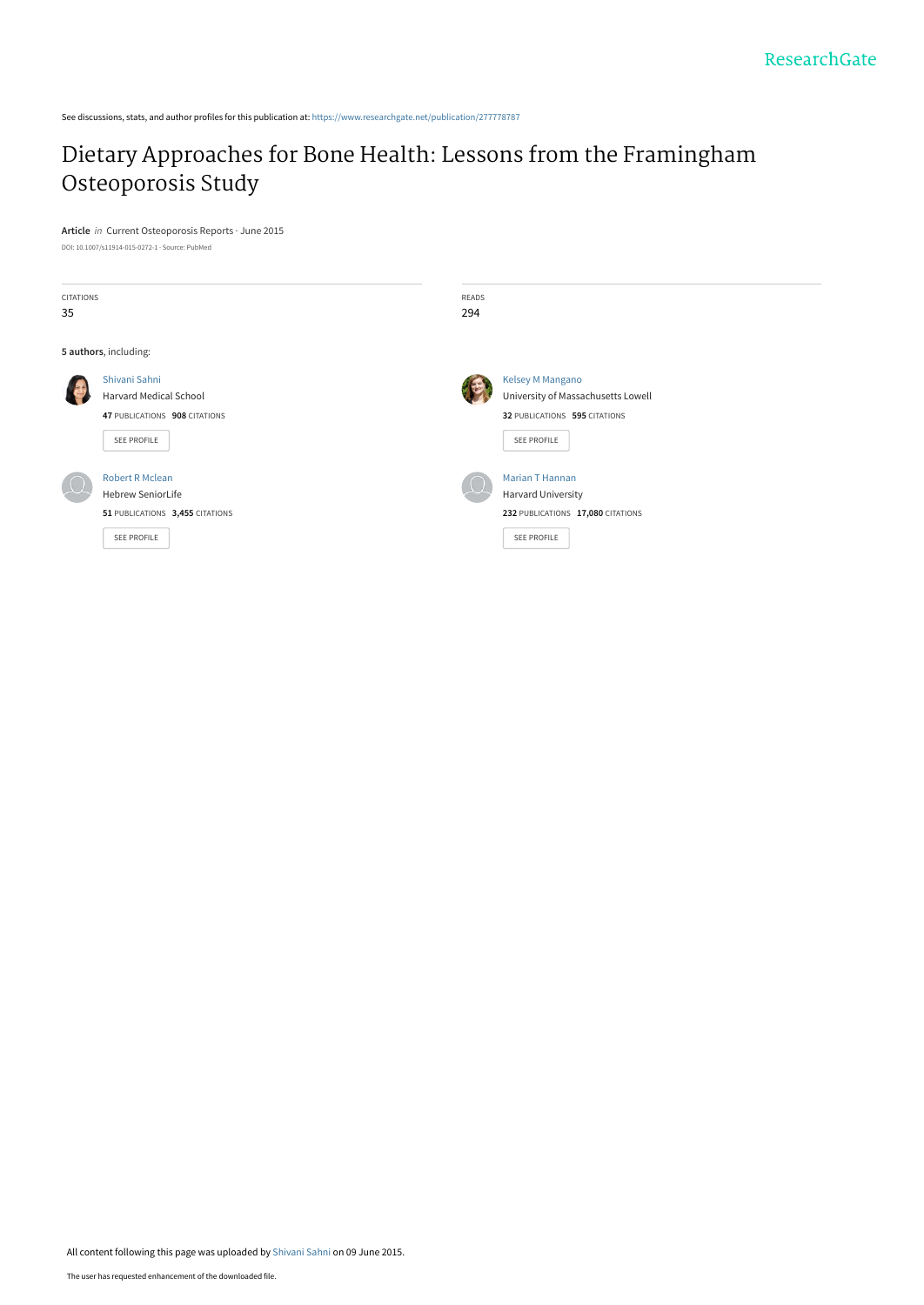NUTRITION, EXERCISE, AND LIFESTYLE IN OSTEOPOROSIS (CM WEAVER AND R DALY, SECTION EDITORS)

# Dietary Approaches for Bone Health: Lessons from the Framingham Osteoporosis Study

Shivani Sahni<sup>1</sup> • Kelsey M. Mangano<sup>1</sup> • Robert R. McLean<sup>1</sup> • Marian T. Hannan<sup>1</sup> • Douglas P. Kiel<sup>1</sup>

 $\circ$  Springer Science+Business Media New York 2015

Abstract Osteoporosis is characterized by systemic impairment of bone mass, strength, and microarchitecture, resulting in increased risk for fragility fracture, disability, loss of independence, and even death. Adequate nutrition is important in achieving and maintaining optimal bone mass, as well as preventing this debilitating disease. It is widely accepted that adequate calcium and vitamin D intake are necessary for good bone health; however, nutritional benefits to bone go beyond these two nutrients. This review article will provide updated information on all nutrients and foods now understood to alter bone health. Specifically, this paper will focus on related research from the Framingham Osteoporosis Study, an ancillary study of the Framingham Heart Study, with data on more than 5000 adult men and women.

Keywords Nutrition . Diet . Bone mineral density . Fracture

This article is part of the Topical Collection on Nutrition, Exercise, and Lifestyle in Osteoporosis

 $\boxtimes$  Shivani Sahni ShivaniSahni@hsl.harvard.edu

> Kelsey M. Mangano KelseyMangano@hsl.harvard.edu

Robert R. McLean RMcLean@hsl.harvard.edu

Marian T. Hannan Hannan@hsl.harvard.edu

Douglas P. Kiel Kiel@hsl.harvard.edu

<sup>1</sup> Institute for Aging Research, Hebrew SeniorLife, Department of Medicine, Beth Israel Deaconess Medical Center, Harvard Medical School, 1200 Centre St., Boston, MA 02131, USA

#### Introduction

Osteoporosis is a major public health problem for adults worldwide. Osteoporosis is responsible for two million broken bones and \$19 billion in related costs every year [[1\]](#page-7-0). Historically, calcium and vitamin D are the primary nutrients considered for osteoporosis prevention in older adults. Other recommended prevention approaches include engaging in regular exercise, avoiding smoking and limiting alcohol intake. In the last two decades, several advancements have been made, which warrant reconsideration of existing dietary strategies for osteoporosis prevention. To date, numerous studies have related additional nutrients with bone health, such as vitamins A, B, C, E, K; minerals (potassium, magnesium, silicon); and macronutrients (protein and fats). Studies have also gone beyond single nutrient associations and linked foods, food groups, and dietary patterns with bone health. It is important to synthesize this body of work to determine which dietary approaches can be maximized for optimal bone health and osteoporosis prevention. In this paper, we review research studies on the relation between bone health with nutrients, foods, and dietary patterns originating from the Framingham Osteoporosis Study.

The Framingham Osteoporosis Study is an ancillary study of the Framingham Heart Study, a population-based cohort that began in 1948 to examine risk factors for heart disease. This review will focus on studies from the Framingham Original Cohort, which includes older men and women (5209 men and women enrolled, mean age 77 years, range 68–96), and the Framingham Offspring Cohort, which includes adult children of the Framingham Original Cohort and their spouses (5124 men and women, mean age 55 years, range 26–86). In both cohorts, diet was measured using the Willett food frequency questionnaire [\[2,](#page-7-0) [3\]](#page-7-0) at baseline, and bone health was assessed across several bone mineral density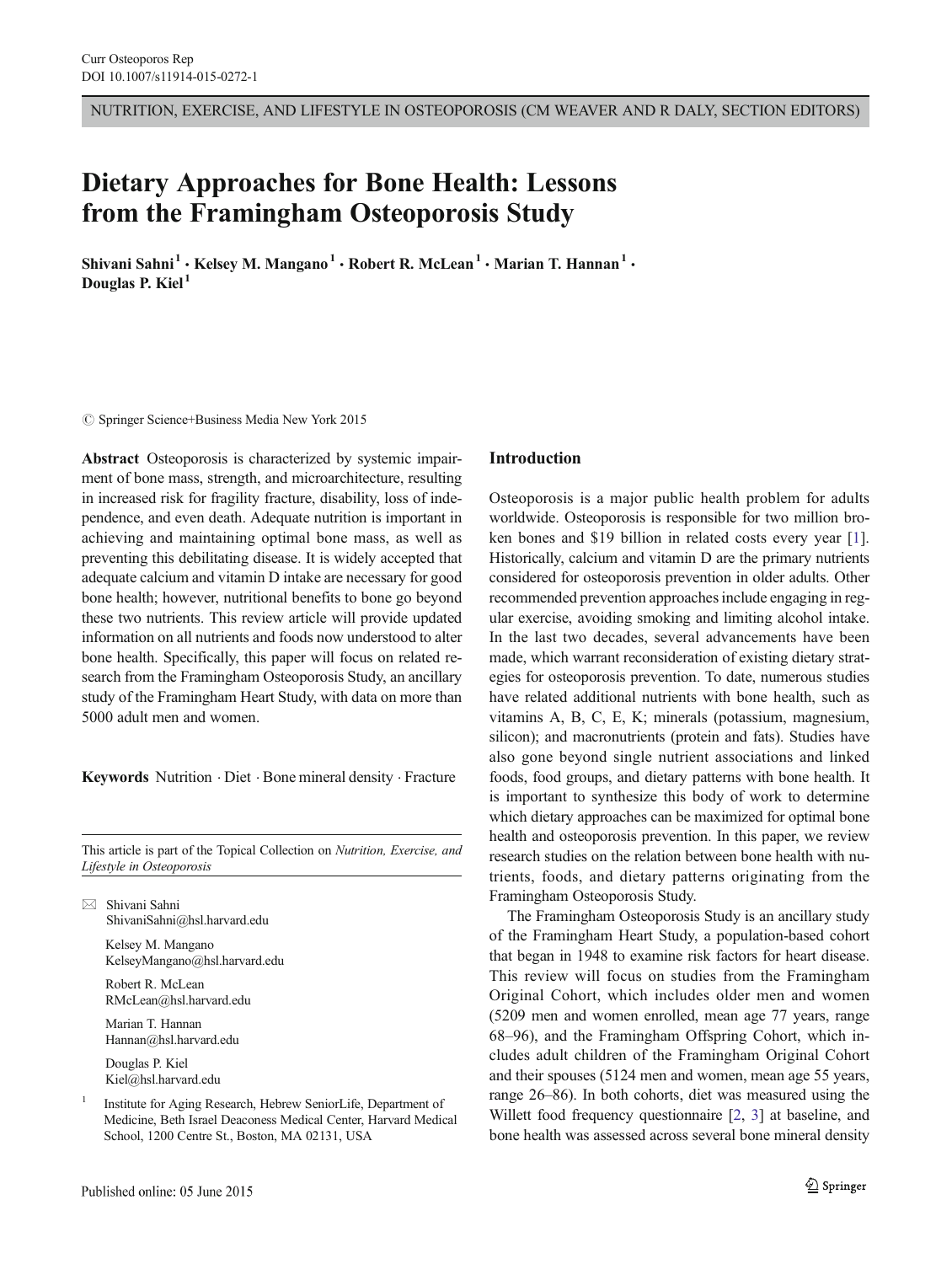(BMD) measurements and hip fractures were confirmed across follow-up.

## Fruit and Vegetable Intake

Fruits and vegetables provide a multitude of micronutrients such as vitamin K, folate, magnesium, potassium as well as antioxidants such as vitamin C and carotenoids. Higher fruit and vegetable intakes have been associated with higher BMD [\[4](#page-7-0)] and less BMD loss over time [\[5](#page-7-0)]. A systematic review of eight studies concluded that in post-menopausal women, cross-sectional studies support the positive relation between fruit and vegetable intake with bone health. However, the evidence of a beneficial effect of fruits and vegetables in osteoporosis prevention in prospective cohorts and randomized controlled trials is less clear [\[6](#page-7-0)]. A recent study in middle-aged and older men and women linked fruit and vegetable intake less than the recommended five servings/day with higher risk of hip fracture [\[7](#page-7-0)•]. In the Framingham Original cohort, fruit and vegetable intake was positively associated with BMD in both men and women (in a cross-sectional analysis) and with less BMD loss at the hip in men alone [\[8](#page-8-0)]. Furthermore, dietary patterns rich in fruits and vegetables were linked with higher BMD in men [[9](#page-8-0)]. This review summarizes reports on selected nutrients within fruits and vegetables and the evidence for their role in bone health.

## Vitamin C

Several studies have implicated oxidative stress in the pathogenesis of osteoporosis [\[10](#page-8-0)–[12\]](#page-8-0). Antioxidants such as vitamin C suppress osteoclast activity through their antioxidant action. Additionally, vitamin C acts as a cofactor in promoting osteoblast differentiation [\[13\]](#page-8-0) and acts as a cofactor for collagen formation and synthesis of hydroxyproline and hydroxylysine required for the formation of stable triple helixes [\[14\]](#page-8-0). In line with this thought, several epidemiologic studies have examined the association of vitamin C in relation to BMD [\[15](#page-8-0)–[19\]](#page-8-0) and fractures [[20](#page-8-0), [21](#page-8-0)]. Results from these studies indicate a complex association involving interaction of vitamin C with nutritional factors [vitamin E and calcium intake [\[16](#page-8-0)] and nonnutritional factors [smoking [[21](#page-8-0)], estrogen use/hormonal therapy after menopause].

In the Framingham Original cohort, among men, higher dietary vitamin C intake was associated with less femoral neck BMD loss [0.021 g/cm<sup>2</sup> less bone loss in the highest tertile of dietary vitamin C (median intake of 209 mg/day) vs. lowest tertile of dietary vitamin C (median intake of 86 mg/day)]. No significant associations were observed among women. In subgroup analyses, negative cross-sectional associations were observed between total and supplemental vitamin C intake and trochanter BMD among current male smokers [[22](#page-8-0)]. In

contrast, among male non-smokers, total vitamin C intake was positively associated with femoral neck BMD. In the same cohort, participants in the highest tertile of total vitamin C intake (diet+supplements; median=313 mg/day) had 44 % lower hip fracture risk over 15 years compared to those in the lowest tertile (median=94 mg/day) [[23\]](#page-8-0). Participants in the highest category of supplemental vitamin C intake (median= 260 mg/day) had 69 % lower hip fractures risk compared to non-supplement users. The level of vitamin C intake for protection against hip fracture in this study and for BMD in a previous study [[16\]](#page-8-0) was much higher than that of the USA recommended dietary allowance of 90 mg/day for men and 75 mg/day for women. Interestingly, in a recent double-blind, controlled clinical trial of 90 older adults over a 12-month period, administration of 1000 mg of ascorbic acid together with 400 IU of alpha-tocopherol was shown to be useful in decreasing hip BMD loss significantly, compared to no treatment (12 month within group difference in hip BMD was 0.0087 g/cm<sup>2</sup> (in treatment group) vs.  $-0.0056$  g/cm<sup>2</sup> (placebo group), P treatment vs. Placebo=0.047) [\[24](#page-8-0)]. Further research is needed to ascertain optimal intakes of vitamin C for osteoporosis and fracture prevention with particular attention to its interaction with smoking and alpha-tocopherol intakes.

## **Carotenoids**

Data from several in vitro [[25](#page-8-0)–[27](#page-8-0)] and in vivo [[28](#page-8-0)–[30](#page-8-0)] studies suggest that further investigation into the relationship between carotenoids and bone health is warranted due to their antioxidant properties. In particular, an inverse relation of carotenoid and lycopene with biochemical markers of bone turnover has recently been shown in post-menopausal women [[28](#page-8-0)]. However, few longitudinal studies have examined the association between carotenoids other than β-carotene [[31\]](#page-8-0) with bone loss or fracture risk. In the Framingham Original cohort, associations between intake of total carotenoids and individual carotenoids were evaluated with bone loss at the hip, spine, and radial shaft over 4 years of follow-up. In women, lycopene intake was protective against lumbar spine BMD loss over 4 years. In men, intakes of total carotenoids, β-carotene, lycopene, and lutein+zeaxanthin were protective against trochanter bone loss [\[32](#page-8-0)]. Further, participants in the highest tertile of total carotenoid intake had 46 % lower hip fracture risk and participants with higher lycopene intake had 34 % lower risk of hip fracture and 34 % lower risk of non-vertebral fracture [[33\]](#page-8-0). No significant associations were observed with other carotenoids. Data from other cohorts support the link between individual carotenoids and reduction of hip fracture risk [\[34\]](#page-8-0). Specific to lycopene, restriction studies of lycopene have shown significant increases in oxidative stress parameters and the bone resorption marker N-telopeptide of type I collagen in post-menopausal women, which were reversed with lycopene supplementation [\[35](#page-8-0), [36](#page-8-0)]. Taken together, these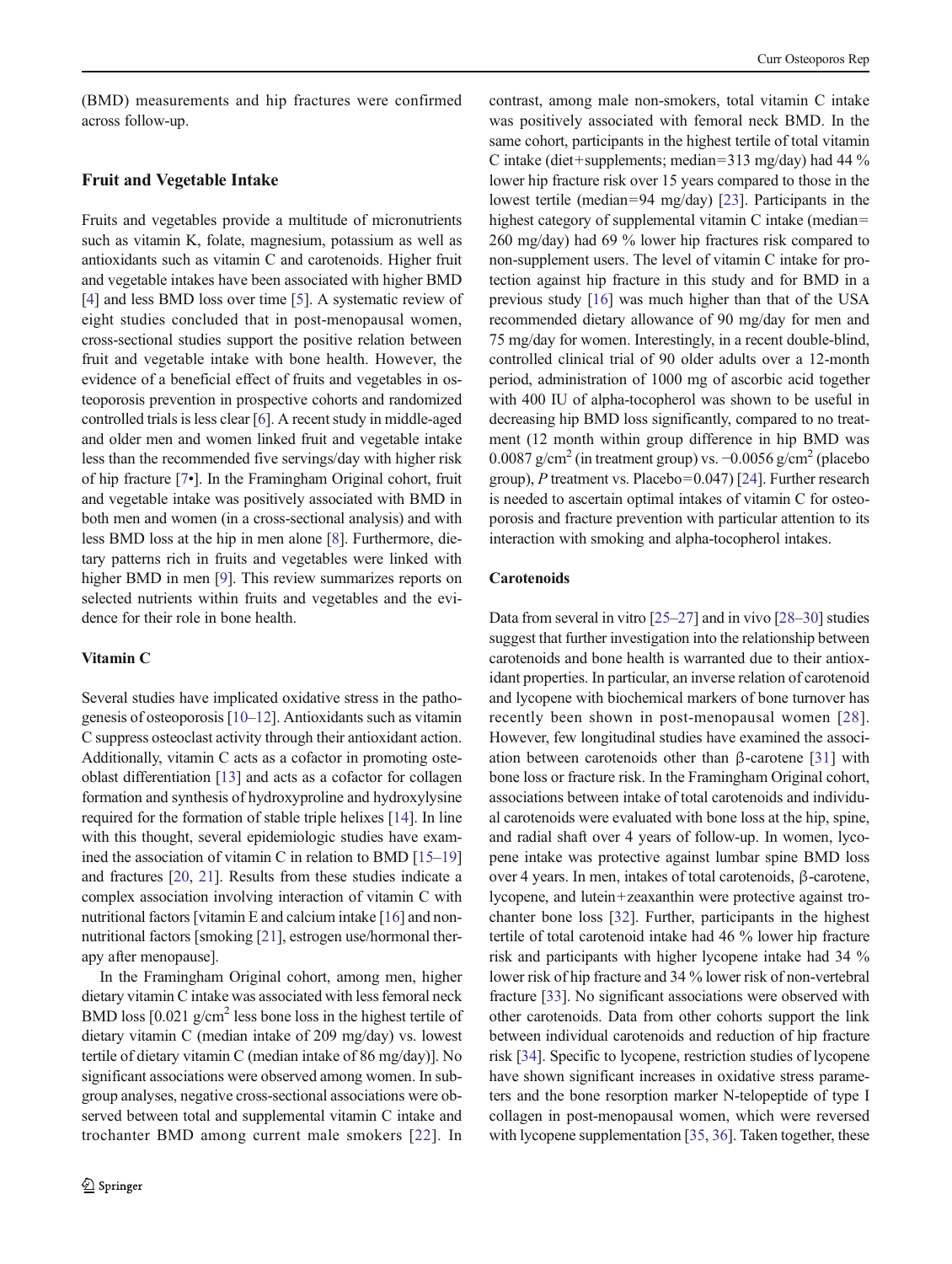results suggest a protective role of several carotenoids for BMD and fracture risk in older adults with most consistent results for lycopene intake.

## Folate and B12

In the USA, refined grain products, including enriched breads, cereals, and flour, along with fruits and vegetables, have become a primary source of folate since the 1998 FDA mandate on folic acid fortification. There is little evidence that folate has any direct involvement with bone biology; however, it may indirectly influence bone quality and fracture risk through its role in homocysteine metabolism. Data from the Framingham Original cohort were among the first to identify elevated plasma homocysteine concentration as a strong risk factor for hip fracture [[37](#page-8-0)]. Although the biologic mechanism linking homocysteine to bone health remains unclear, McLean's initial findings published in 2004 stimulated a surge in research investigating the relations of folate and vitamin B12 with bone health because low status of these vitamins is a primary determinant of elevated homocysteine in older adults. Unlike folate, vitamin B12 is not present in plant foods but is found primarily in animal products and fortified breakfast cereals. Because modification of dietary intakes of folate and vitamin B12 can effectively lower blood homocysteine concentrations, these nutrients were hypothesized as potential dietary interventions for improving bone health.

Our work in the Framingham Study suggests that vitamin B12, though perhaps not folate, may be an important determinant of bone health. In the Framingham Offspring cohort, participants with plasma vitamin B12 concentrations <148 pM (250 pg/ml; a commonly used cut-off for vitamin B12 deficiency) had significantly lower BMD than those with B12 above the cut-off [\[38\]](#page-8-0). In the Framingham Original cohort, neither plasma folate nor plasma vitamin B12 concentrations were associated with BMD loss over time [[39\]](#page-8-0). Further, plasma folate was not associated with risk of hip fracture, though participants with plasma vitamin B12 concentrations in the deficient range  $(\leq 148 \text{ pM})$  had increased risk for hip fracture compared to those with "normal" plasma vitamin B12 ( $\geq$ 258 pM). This association was attenuated after adjustment for baseline BMD, suggesting that the effect of vitamin B12 on fracture risk may be through its influence on BMD.

A meta-analysis of 27 observational studies investigating the relation of folate and vitamin B12 with bone health suggested a 4 % reduction in fracture risk per 50 pM increase in vitamin B12 concentration (RR=0.96, 95 % CI=0.92, 1.00) [\[40\]](#page-8-0). For folate and fracture risk, there were not enough studies to allow a robust conclusion. Thus, the evidence from Framingham and other studies suggests that folate may not be important for bone health, while low vitamin B12 status may be a modest risk factor for fracture. Supplementation with vitamin B12 and folic acid has shown mixed results [\[41](#page-9-0)–[44\]](#page-9-0).

Thus, little evidence supports folate or vitamin B12 supplementation as a means to prevent fracture.

#### Vitamin K

In Western diets, the major form of dietary vitamin K is phylloquinone (vitamin K1). Vitamin K is a necessary factor for the carboxylation of osteocalcin, a bone-specific protein produced by osteoblasts that is among the most abundant bone matrix proteins and also plays a role in bone mineralization [\[45](#page-9-0)]. Insufficient vitamin K may lead to undercarboxylation of osteocalcin and consequently contribute to age-related bone loss and fractures.

In the Framingham Original cohort, those with dietary phylloquinone intake in the highest quartile (median 254 μg/ day) had 65 % lower hip fracture risk than those in the lowest quartile (median 56 μg/day), yet intake was not associated with either BMD at baseline or BMD loss at any of the sites examined (hip, spine, wrist) [[46\]](#page-9-0). In the younger Offspring cohort, phylloquinone intake was similarly not associated with BMD in men, but women in the lowest intake quartile (mean 70.2 μg/day) had significantly lower mean hip (but not spine BMD) than women in the highest quartile (mean 309 μg/day) [[47](#page-9-0)]. In contrast to dietary intakes, lower plasma phylloquinone and higher percent serum undercarboxylated osteocalcin (%ucOC) were significantly associated with lower BMD at the hip, but not the spine. Among women, lower plasma phylloquinone was associated with lower spine BMD only in post-menopausal women using estrogen [[48\]](#page-9-0). In the same cohort, plasma phylloquinone, but not %ucOC was positively associated with heel ultrasound measures in men only, while there was no association with dietary phylloquinone intake [[49\]](#page-9-0). Our Framingham results reflect the totality of the evidence from observational studies, which has been previously reviewed [\[50](#page-9-0), [51\]](#page-9-0) and provides moderate to weak evidence supporting low vitamin K status as a risk factor for poor bone health.

Several randomized trials have assessed the effect of vitamin K supplementation (particularly menaquinone, vitamin K2) on BMD and fractures, the results of which have been summarized in recent systematic reviews and meta-analyses [\[52](#page-9-0)–[55\]](#page-9-0). The evidence suggests that vitamin K supplementation reduces the rate of bone loss, though the effect is very modest. Menaquinone supplementation may reduce fracture risk, though there is not enough evidence to draw definitive conclusions regarding the effect of phylloquinones.

## Potassium, Magnesium, and Alkaline Diets

Research suggests that an alkaline diet may prevent bone loss and fracture. Potassium and magnesium are two dietary constituents found in fruits and vegetables that contribute to a higher alkaline state within the body. In the Framingham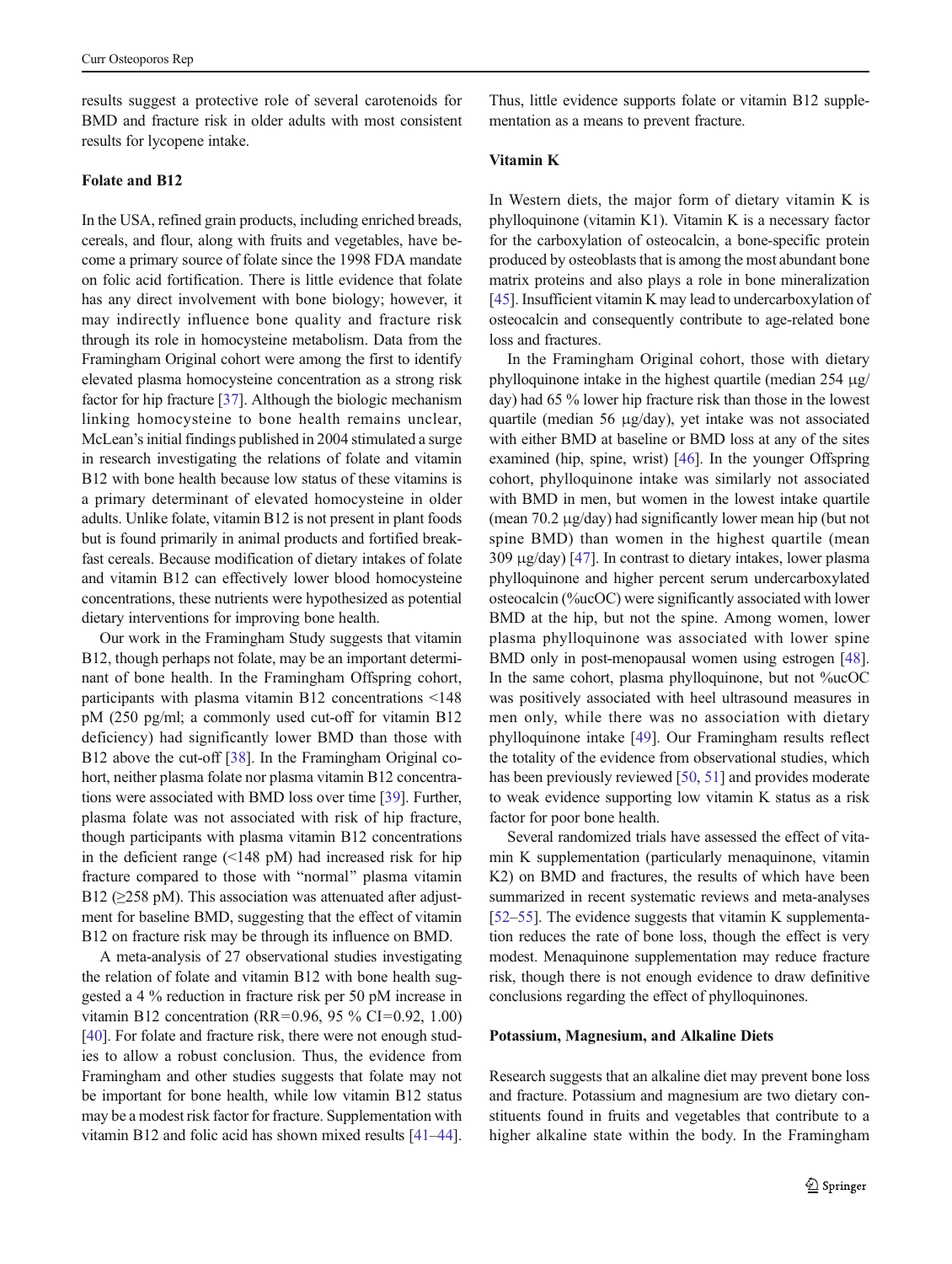Original cohort, cross-sectional analysis showing higher potassium and magnesium intakes were associated with greater BMD at the hip and radius [\[8](#page-8-0)]. Greater intakes of potassium and magnesium were associated with less BMD loss at the hip in men. Dietary intakes of potassium and magnesium were similar across the sexes, suggesting that sex differences could be due to differing hormonal changes with age.

Dietary acid load can be estimated by the net endogenous acid production (NEAP), which includes dietary intakes of protein, potassium, phosphorus, magnesium, and calcium to calculate an estimate of dietary contribution to the overall acid–base balance. It is theorized that chronic disruption of the body's acid–base balance would be detrimental to bone health [\[56](#page-9-0)]. One RCT showed pharmacologic doses of potassium citrate (alkaline substance) to be beneficial to bone health [[57](#page-9-0)••]; however, two other RCTs showed no effect on BMD [[58](#page-9-0), [59\]](#page-9-0). Among men in the Framingham Original Cohort, dietary acid load estimated by NEAP was inversely related with femoral neck BMD, but no association was observed at the spine; no significant associations were observed in women [\[60\]](#page-9-0). No associations between NEAP and BMD were observed among men or women from the younger, Framingham Offspring cohort. These results suggest that with the possible exception of older men, dietary acid load as estimated by dietary intake is not associated with BMD.

Overall, results from the Framingham studies show that potassium and magnesium are positively related to bone health, and these associations are likely independent of their contribution to an alkaline state. Potassium may alter bone metabolism by promoting calcium retention at the kidney [\[61\]](#page-9-0). Further, magnesium is essential for appropriate calcium metabolism [[62](#page-9-0)]. Future research should examine interactions between potassium, magnesium, and calcium intakes and also examine long-term effects of an alkaline diet on fracture outcomes.

## Seafood

The Framingham Osteoporosis Study has shown both men and women with fish intakes  $\geq$ 3 servings per week gain hip BMD over 4 years compared to individuals with low to moderate weekly fish intakes who lose BMD [\[63](#page-9-0)]. Cross-sectional studies in large cohorts of post-menopausal Chinese women also support that habitual intake of fish is associated with greater BMD [[64](#page-9-0), [65\]](#page-9-0). The positive relation of fish intake with BMD is likely due to many nutritional factors. In addition to protein (reviewed below), certain seafood are high in polyunsaturated fatty acids (PUFA) and, specifically, the n-3 fatty acid (FA) family, which have been positively linked with bone health due to their anti-inflammatory properties [[66](#page-9-0)••].

#### Omega-3 Fatty Acids

Although total PUFA intakes have been positively linked with bone health [[67,](#page-9-0) [68\]](#page-9-0), the complex interactions between individual FA and bone are gaining attention based on studies published from the Framingham cohorts. In summary, no significant associations were observed with intakes of individual PUFA and BMD in either sex [\[63](#page-9-0)]; however, women whose eicosapentaenoic acid (EPA)+docosahexaenoic acid (DHA) intakes (both n-3 FA)≥median (0.14 g daily) had higher femoral neck BMD with higher intake of the n-6 FA arachidonic acid (AA). This interaction was also observed in men where individuals in the highest quartile of AA intakes lost more hip BMD than those with lowest intakes, but only among individuals with low EPA+DHA consumption. Therefore, the protective effects of a diet high in AA may be dependent upon adequate EPA+DHA intakes. Also, plasma phosphatidylcholine (PC) concentrations of individual PUFA (n-3 FA DHA and n-6 FA's AA and linoleic acid) were related with femoral neck BMD [\[69\]](#page-9-0). The associations between individual PUFA and BMD differed by sex. In women, no significant associations were observed; however, in men, a trend toward higher BMD was seen with higher plasma PC AA.

The association between PUFA and risk of hip fracture remains uncertain. In the Framingham Original cohort, dietary alpha linolenic acid (ALA; n-3 FA) was protective against hip fracture over 11 years of follow-up (54 % lower risk in the highest vs. lowest quartile of intake) [[70\]](#page-9-0). In men, those in the highest quartiles of AA intakes (n-6 FA) had an 80 % lower risk of hip fracture than those in the lowest quartile of intake. Men and women with the highest plasma AA concentrations demonstrated 51 % lower hip fracture risk than those with the lowest AA concentrations, supportive of the dietary association observed only in men. These findings indicate that the protective association of PUFA with bone health is complex. Further insight is needed into the sex differences observed, and well designed clinical trials are needed to elucidate whether bone health can be improved by greater fish intake and test whether certain individual PUFA are driving these effects.

#### Dairy Foods

Dairy foods are a complex source of essential nutrients and contribute to calcium, magnesium, vitamin D, vitamin B12, zinc, riboflavin, and protein intake in the typical US diet [[71\]](#page-9-0). Given that dairy foods are an essential resource of bonebuilding nutrients, numerous studies have examined whether dairy food intake (mainly milk) confers protection against osteoporosis. Research on other dairy products such as yogurt, cheese, and cream is limited. While several cross-sectional studies have reported a positive link between childhood milk consumption and bone density later in life [\[72](#page-9-0)–[76](#page-9-0)], evidence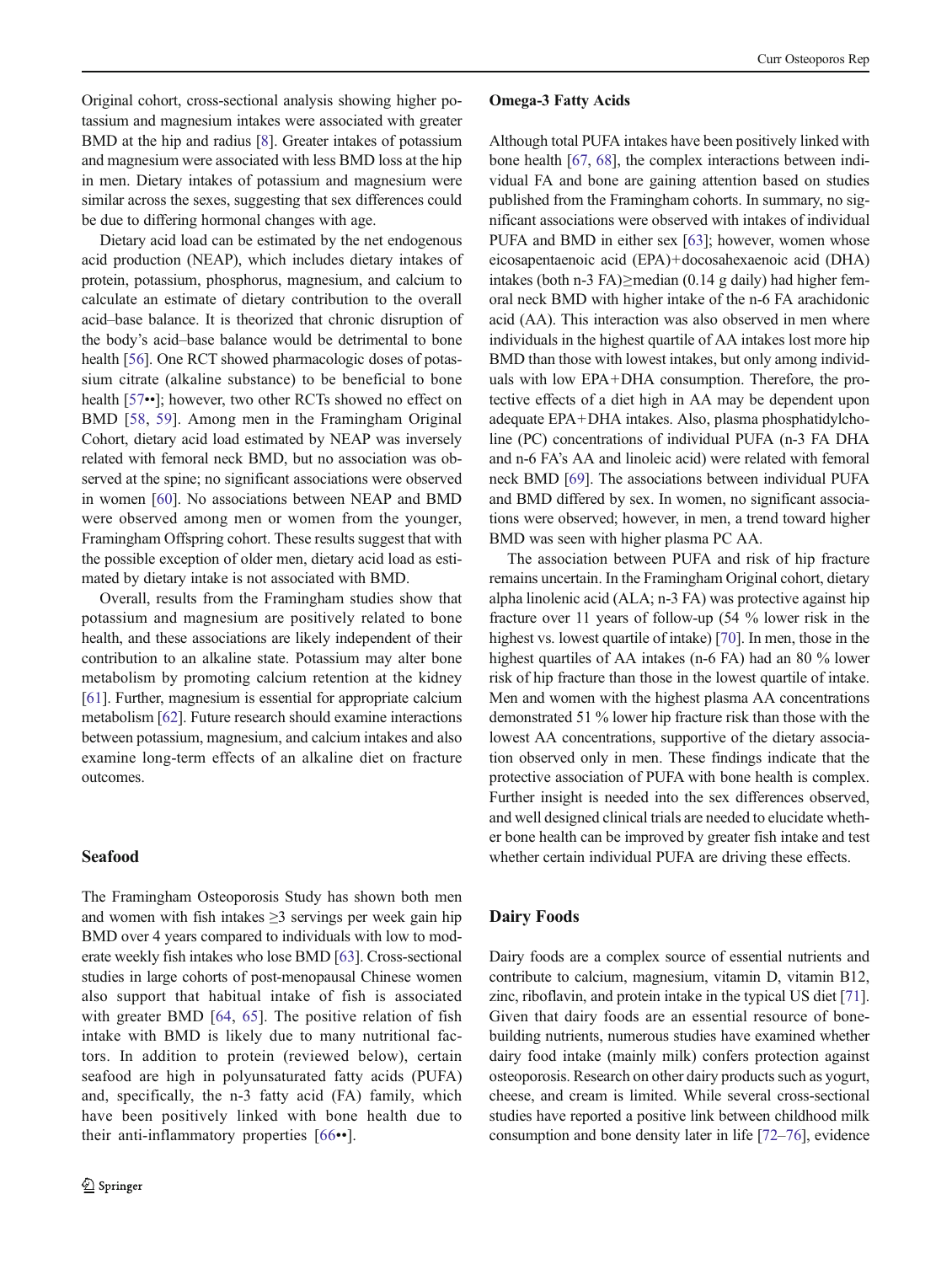for a beneficial role of milk intake on osteoporotic fracture is less convincing [\[72,](#page-9-0) [77,](#page-10-0) [78,](#page-10-0) [79](#page-10-0)••].

In the Framingham Offspring Study, the association of milk, yogurt, cheese, cream, total dairy without cream, and fluid dairy (milk+yogurt) was examined with hip and spine BMD [\[80](#page-10-0)]. Higher intake of total dairy without cream was associated with higher hip and spine BMD. Intake of fluid dairy and milk was related to hip, but not spine BMD, while yogurt intake was associated with trochanter BMD alone. Cheese and cream intakes were not associated with BMD. In final models, adjusting for other dairy products, yogurt intake remained positively associated with trochanter BMD, while cream tended to be negatively associated with femoral neck BMD. In the same cohort, with 43 incident hip fractures over 12-year follow-up, no significant associations were observed between dairy foods and hip fracture risk.

In subsequent analyses of dairy products and hip fracture over 11 years of follow-up in the Framingham Original Cohort, participants with medium  $(>1$  and  $< 7$  servings/week) or higher  $(\geq 7$  servings/week) milk intake had 39 and 42 % lower hip fracture risk, respectively, than those with low milk  $(\leq)$  serving/week) intake [\[81](#page-10-0)••]. A threshold effect for milk was reported, with 40 % lower hip fracture risk among those with medium/high milk intake compared to those with low intake. These associations were attenuated after adjustment for femoral neck BMD, suggesting that greater intakes of milk and milk+yogurt may lower risk for hip fracture in older adults through mechanisms that are partially, but not entirely, attributable to effects on BMD. Not all dairy products may be equally beneficial for the skeleton. Therefore, examination of dairy foods other than milk and careful consideration of study designs and confounding factors is necessary to reconcile the divergent results, particularly from cohort studies of hip fracture. Current knowledge on nutrients within dairy foods, such as protein, potassium, and magnesium, is reviewed below for likely links with bone.

## Protein

Protein intake has been implicated in previous studies as being both detrimental and beneficial to bone health [[82\]](#page-10-0). While dietary protein has long been known to increase renal calcium excretion and create negative calcium balance [[83](#page-10-0)–[85](#page-10-0)], many population-based studies [\[86](#page-10-0)–[92\]](#page-10-0), but not all [\[93](#page-10-0)–[97\]](#page-10-0) have shown that protein intake is beneficial for bone. Our work from the Framingham Original cohort showed an association between low protein intake and greater bone loss [\[86\]](#page-10-0) and hip fractures [\[98](#page-10-0)] in older adults. Similar positive associations were also reported in the younger Framingham Offspring women but not in men [\[99](#page-10-0)]. Recent studies suggest that the influence of protein on bone health may differ according to calcium intake. In the Framingham Offspring Cohort, significant interactions were observed between percent energy from

protein intake and total calcium intake in women at all bone sites [[99](#page-10-0)], where protein was positively associated with BMD only among women with low calcium intakes (<800 mg/day). In longitudinal analyses, men with higher protein intakes had more trochanter bone loss while no associations were seen in women, regardless of calcium intake. Similar interactions were also observed between animal protein intake and risk of hip fracture, where men and women with calcium intakes <800 mg/day had 2.8 times the risk of hip fracture in the highest tertile of animal protein intake vs. the lowest tertile [\[100](#page-10-0)]. In the  $\geq$ 800 mg calcium per day group, the highest tertile of animal protein had an 85 % reduced hip fracture vs. the lowest tertile of intake. Total protein intake was not associated with hip fracture risk. These results suggest that greater protein intake benefits BMD and protects against fracture risk among adults with adequate calcium intake. Thus, calcium intake modifies the association of dietary protein with bone measures, which may explain the lack of concordance seen in previous studies.

#### Alcohol Containing Beverages

## Beer and Silicon

After oxygen, silicon is the most abundant element in the earth's crust. In the early 1970s, Carlisle and colleagues reported that dietary silicon may contribute to bone mineralization [[101](#page-10-0)]. In fact, studies in chickens demonstrated that bone formation was impaired in diets deficient in silicon [[102\]](#page-10-0). Silicon, as orthosilicic acid [Si(OH)4], is available from fluids (such as drinking water and beer), and it was later determined that silicon was also available from foods, in which it exists as polymeric or phytolithic silica [\[103\]](#page-10-0). The role of dietary silicon on bone health was further investigated in a crosssectional study of men and pre- and post-menopausal women aged 30–87 years from the Framingham Offspring cohort [\[104](#page-10-0)]. We found silicon intake to be associated with BMD in men and younger women; however, additional analyses suggested that the association of beer intake and BMD was in part accounted for by the silicon content of beer, which is relatively high [[105\]](#page-10-0). Subsequently, a randomized trial of choline-stabilized orthosilicic acid (silicon) supplementation, as an adjunct to calcium/vitamin D3, showed that the orthosilicic acid stimulated markers of bone formation in osteopenic females [[106\]](#page-10-0).

#### Wine and Resveratrol

Findings from the Framingham Osteoporosis Study previously identified red wine as particularly beneficial to bone in women [[107](#page-10-0)]. This finding led to speculation that resveratrol may be a potential contributor to the association. Resveratrol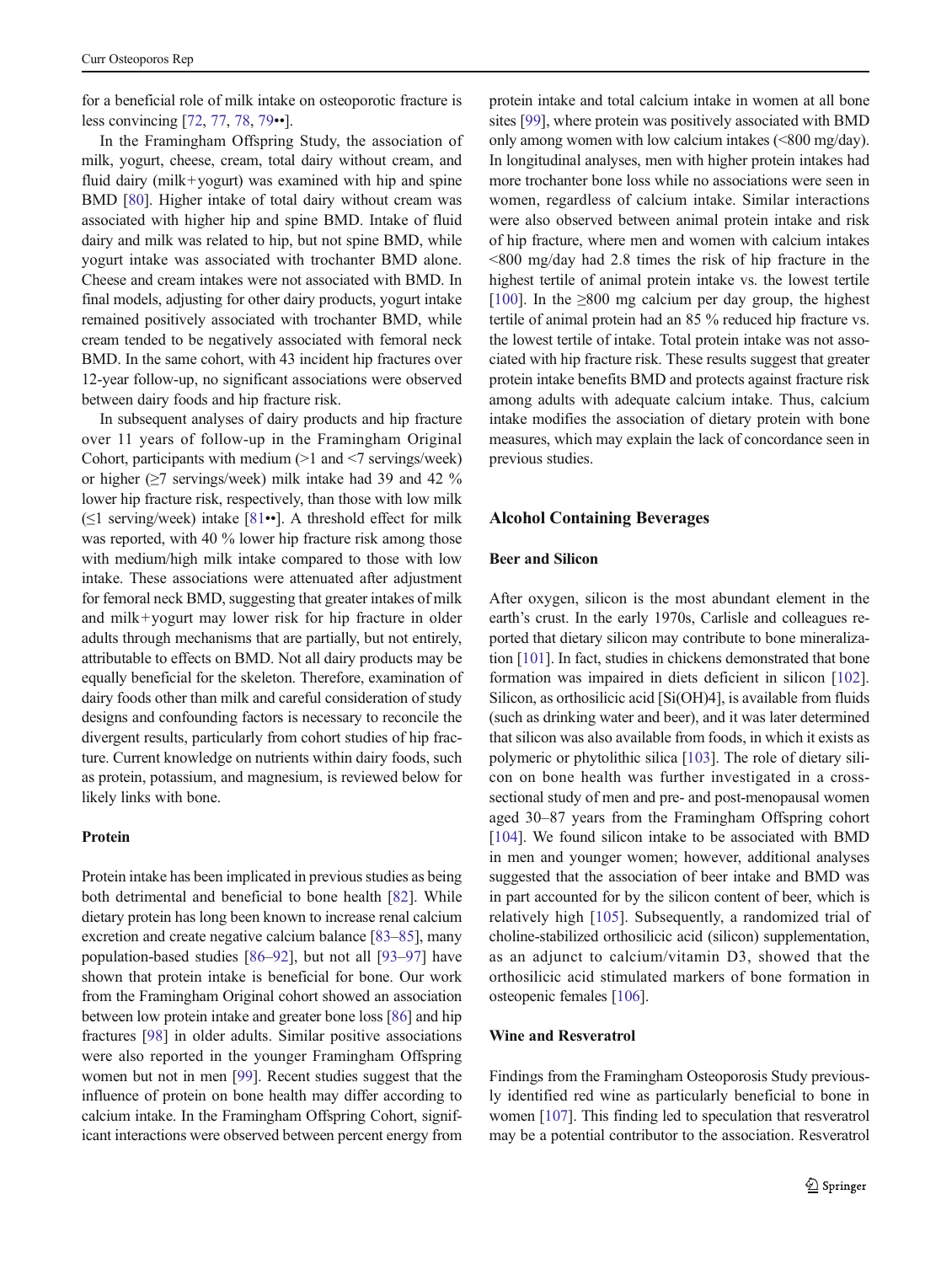is a naturally occurring polyphenolic compound that is relatively abundant in red wine, grapes, and even nuts. It has enjoyed a great deal of notoriety based on observations that it increased longevity in animals [[108](#page-10-0)]. Salutary skeletal effects of resveratrol have been suggested based on observations that it enhances osteoblast differentiation [\[109\]](#page-10-0), inhibits osteoclast formation [\[110\]](#page-10-0), and prevents bone loss in ovariectomized animals [[111\]](#page-10-0). Resveratrol has been tested in a small clinical trial of 74 middle-aged men, mean age 49 years with metabolic syndrome who were randomized to 500 mg/day, 150 mg per day or placebo transresveratrol for 16 weeks. There were significant increases in volumetric spine BMD measured by QCT in the high dose group compared to placebo, but no differences for any other skeletal measures. At all time-points during the 16 weeks of treatment, the higher dose group had significantly greater increase in bone-specific alkaline phosphatase from baseline compared with the placebo group [[112](#page-10-0)••].

A review of studies investigating alcohol intake and bone health suggested a "J"-shaped curve, where moderate ingestion of alcohol may offer maximum protection; however, intakes beyond this level show negative effects on the skeleton [\[113](#page-10-0)]. The above observations emerging from studies of alcohol containing beverages suggest that specific components found in these beverages in addition to the alcohol may also have effects on skeletal health.

## Dietary Patterns

Traditionally, nutrition research has focused on single nutrients in relation to health. Yet, this approach is limited in that: (1) it does not account for dietary quality or nutrient synergy [\[114](#page-11-0)], (2) it cannot isolate individual effects due to high correlation of nutrients within foods, and (3) the effect of a single nutrient may be too small to detect [\[115](#page-11-0)]. Most importantly, isolating nutrients makes it difficult to translate results into dietary recommendations. To overcome these limitations, some investigators have proposed a "dietary patterns" approach. Results from the Framingham Study Cohorts have shown dietary patterns to be predictive of BMD among adults. In the Framingham Original Cohort, six dietary patterns were identified with the greatest proportions of energy intake from the following groups: (1) meat, dairy, and bread; (2) meat and sweet baked products; (3) sweet baked products; (4) alcohol; (5) candy; (6) fruit, vegetables, and cereal [\[9](#page-8-0)]. For men, the fruit, vegetables, and cereal group had the greatest BMD at all bone sites examined. The advantage of the fruit, vegetables, and cereal group was not as clear in the women, but their BMD tended to be higher than in other groups. In both men and women, the candy group had the lowest BMD at most sites.

As dietary protein is important for bone health, we have recently examined patterns of dietary protein intake with bone health. Protein-specific dietary patterns were created by cluster analysis in the Offspring cohort. This type of cluster analysis is similar to methods of whole diet pattern analysis but differs by clustering individuals based on their protein intakes (% contribution of each food to total protein intake). Overall, this study identified five protein food clusters, with the greatest proportion of protein intake from: (1) chicken, (2) fish, (3) processed foods (e.g., processed meats, pizza, and french fries), (4) red meat, and (5) low-fat milk [[116](#page-11-0)]. Three of these food clusters showed associations with BMD. In both men and women, the red meat protein food cluster presented with significantly lower femoral neck BMD compared to the low-fat milk cluster. Further, the processed foods protein cluster presented with significantly lower femoral neck BMD compared to the low-fat milk cluster. A similar, yet nonsignificant trend was observed for other BMD sites.

Data from other cohorts support the findings that diets rich in fat and processed foods are detrimental to bone health in Iranian [\[117\]](#page-11-0) and Scottish populations [[118](#page-11-0)], whereas diets rich in fruits, vegetables, and fish are positively associated with BMD [[119](#page-11-0)]. Although these studies show similar results in how BMD varies across dietary patterns, statistical methodologies used to determine these dietary patterns were different across the studies. Future research should focus on the reproducibility of these dietary patterns while assessing dietary patterns with fracture outcomes and longitudinal changes in bone across time. Research in dietary patterns and bone health requires a more in-depth look at sex differences and how changes in dietary pattern intakes across the lifespan may alter bone health over time.

# Nutrition Bone Genetics

With advances in genomic technology and personalized medicine, the fields of nutrigenomics and nutrigenetics have recently emerged. Nutrigenomics is the study of how common dietary ingredients influence the genome, whereas nutrigenetics is the study of how an individual's genetic makeup influences one's response to dietary intakes and how this relates to various diseases. In the Framingham Osteoporosis Study, several nutrigenetic studies have been conducted to examine specific nutrient effects on the skeleton according to genetic makeup. One of the earliest studies investigated the interaction of polymorphisms in the vitamin D receptor gene on the association between calcium intake and BMD. In that early study, it was shown that calcium intakes above 800 mg per day were associated with higher BMD only in individuals who had the bb genotype for the BsmI restriction fragment length polymorphism [[120\]](#page-11-0).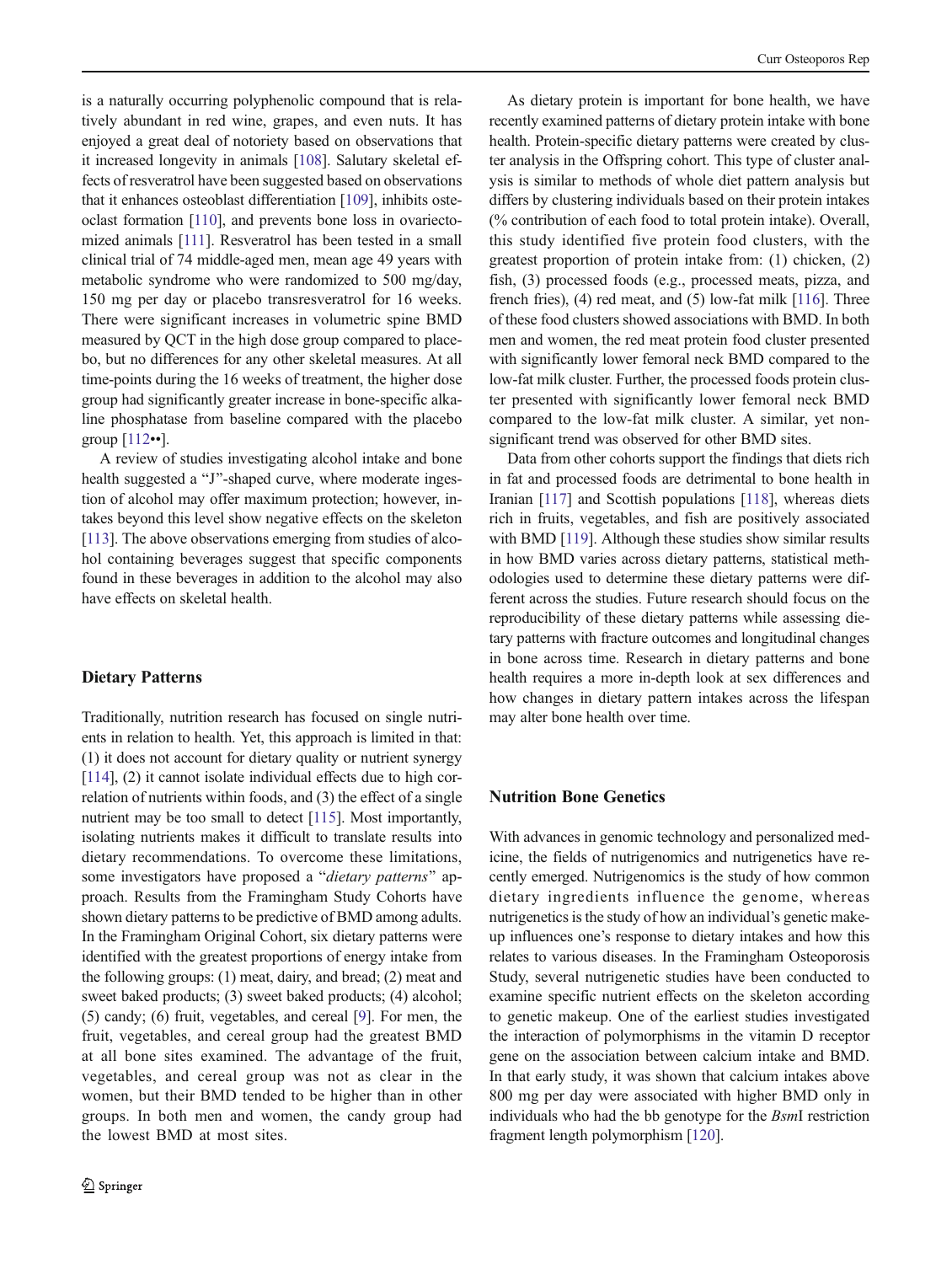<span id="page-7-0"></span>Based on observations that B-vitamins may have effects on skeletal health, and that genetic studies in Framingham had identified suggestive linkage to bone measures on chromosome 1pter-1p36.3 [\[121](#page-11-0)], a region containing a potential candidate genes for bone status, (MTHFR gene), the Framingham Study investigated the association between the C677T polymorphism in the methylenetetrahydrofolate reductase (MTHFR) gene and bone phenotypes. BMD measures did not differ between C677T groups. Although all participants with plasma folate concentrations ≥4 ng/ml had ∼2 % higher BMD than those with folate  $\leq$ 4 ng/ml, the association disappeared after controlling for tHcy. Suggestive interactions between folate status and the C677T group (CC+CT vs. TT) were found for hip BMD ( $p \le 0.05$ ) and BUA ( $p=0.11$ ). Compared with CC+CT participants, TT individuals had lower mean BUA ( $p=0.06$ ) and Ward's area BMD ( $p=0.08$ ) within the folate <4 ng/ml group and significantly higher hip BMD ( $p \le 0.05$ ) within the folate ≥4 ng/ml group. Thus, this study demonstrated that the influence of a genetic polymorphism on BMD was dependent on folate status.

Subsequently, the Framingham Osteoporosis study showed that dietary fat intake had differential effects on BMD according to variants in the peroxisome proliferator-activated receptor gamma (PPARG) gene, as fat is known to be an endogenous ligand of PPARG. These findings using epidemiologic methods in the Framingham Study were corroborated in an inbred mouse strain fed a high-fat diet [[122](#page-11-0)].

As the goal of personalized medicine becomes more of a reality, findings such as these from the Framingham Osteoporosis Study suggest the possibility that nutrition will also become personalized depending on one's genetic makeup.

## Conclusion

Dietary approaches can be an important strategy for the prevention of osteoporosis. Emerging evidence indicates that diet at the level of vitamins, minerals, food groups, and dietary patterns play an important role in skeletal health. This review presented our current understanding of the vitamins, minerals, and macronutrients present within food groups and dietary pattern as they relate to bone health in adults and older adults, with a focus on the findings from the Framingham Osteoporosis Study cross-sectional and prospective studies. Several studies provide evidence for inclusion of fruits and vegetables, seafood, specific dairy products, and alcohol containing beverages, in moderation, for beneficial effects on bone health.

Further research comparing nutrients to dietary sources to supplement use would advance our understanding of the underlying mechanisms and aid in creating recommendations for osteoporosis prevention. Prospective studies, in particular for

fracture outcome and controlled trials, are needed to determine whether treatment with specific dietary supplements can improve BMD or reduce fracture risk. Observational studies have both supported and shown disagreement with controlled trials. Longer-term prospective intervention studies are needed to further examine the dietary effects on bone loss and fracture.

Acknowledgments DP Kiel received grant (R01 AR 41398) from National Institute for Arthritis Musculoskeletal and Skin Diseases, during the conduct of the study.

#### Compliance with Ethics Guidelines

Conflict of Interest S Sahni has received research grants from General Mills Bell Institute of Health and Nutrition. KM Mangano declares no conflicts of interest. RR McLean has received research grants from General Mills Bell Institute of Health and Nutrition. MT Hannan has received research grants from General Mills Bell Institute of Health and Nutrition. DP Kiel declares no conflicts of interest.

Human and Animal Rights and Informed Consent All studies by S Sahni, KM Mangano, RR McLean, MT Hannan, and DP Kiel involving animal and/or human subjects were performed after approval by the appropriate institutional review boards. When required, written informed consent was obtained from all participants.

## References

Papers of particular interest, published recently, have been highlighted as:

- Of importance
- •• Of major importance
	- 1. What is Osteoporosis? National Osteoporosis Foundation [http://](http://nof.org/articles/7) [nof.org/articles/7](http://nof.org/articles/7).
	- 2. Rimm EB, Giovannucci EL, Stampfer MJ, Colditz GA, Litin LB, Willett WC. Reproducibility and validity of an expanded selfadministered semiquantitative food frequency questionnaire among male health professionals. Am J Epidemiol. 1992;135(10):1114–26. discussion 1127–1136.
	- 3. Willett WC, Sampson L, Stampfer MJ, Rosner B, Bain C, Witschi J, et al. Reproducibility and validity of a semiquantitative food frequency questionnaire. Am J Epidemiol. 1985;122(1):51–65.
	- 4. Prynne CJ, Mishra GD, O'Connell MA, Muniz G, Laskey MA, Yan L, et al. Fruit and vegetable intakes and bone mineral status: a cross sectional study in 5 age and sex cohorts. Am J Clin Nutr. 2006;83(6):1420–8.
	- 5. Macdonald HM, New SA, Golden MH, Campbell MK, Reid DM. Nutritional associations with bone loss during the menopausal transition: evidence of a beneficial effect of calcium, alcohol, and fruit and vegetable nutrients and of a detrimental effect of fatty acids. Am J Clin Nutr. 2004;79(1):155–65.
	- 6. Hamidi M, Boucher BA, Cheung AM, Beyene J, Shah PS. Fruit and vegetable intake and bone health in women aged 45 years and over: a systematic review. Osteoporos Int. 2011;22(6):1681–93.
	- 7.• Byberg L, Bellavia A, Orsini N, Wolk A, Michaelsson K. Fruit and vegetable intake and risk of hip fracture: A cohort study of Swedish men and women. J Bone Miner Res 2014. This paper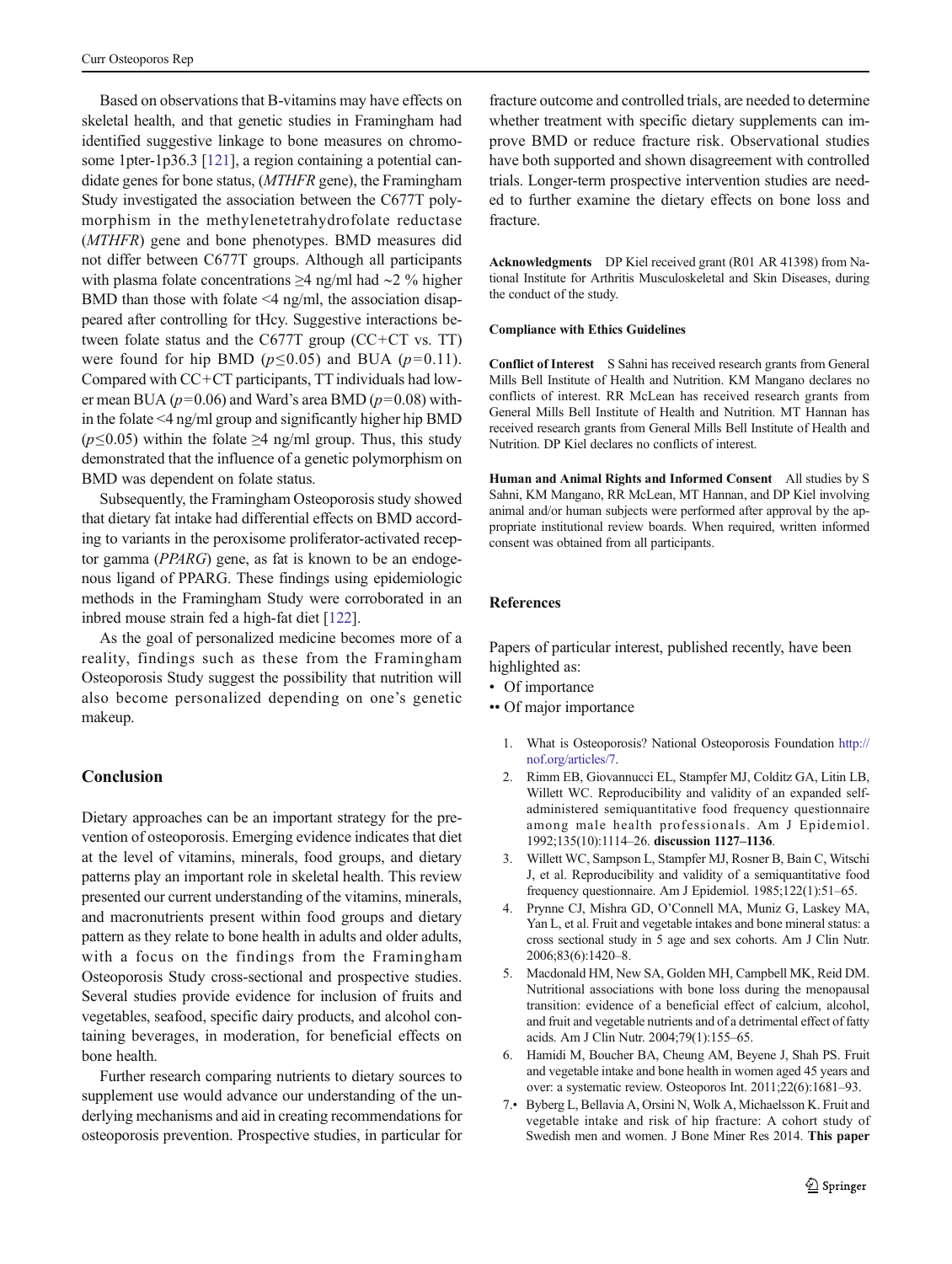<span id="page-8-0"></span>is of importance as many men and women were examined for their risk of fracture and a protective dose–response pattern was seen between fruit & vegetable intake with hip fracture.

- 8. Tucker KL, Hannan MT, Chen H, Cupples LA, Wilson PW, Kiel DP. Potassium, magnesium, and fruit and vegetable intakes are associated with greater bone mineral density in elderly men and women. Am J Clin Nutr. 1999;69(4):727–36.
- 9. Tucker KL, Chen H, Hannan MT, Cupples LA, Wilson PW, Felson D, et al. Bone mineral density and dietary patterns in older adults: the Framingham Osteoporosis Study. Am J Clin Nutr. 2002;76(1):245–52.
- 10. Garrett IR, Boyce BF, Oreffo RO, Bonewald L, Poser J, Mundy GR. Oxygen-derived free radicals stimulate osteoclastic bone resorption in rodent bone in vitro and in vivo. J Clin Invest. 1990;85(3):632–9.
- 11. Basu S, Michaelsson K, Olofsson H, Johansson S, Melhus H. Association between oxidative stress and bone mineral density. Biochem Biophys Res Commun. 2001;288(1):275–9.
- 12. Key Jr LL, Ries WL, Taylor RG, Hays BD, Pitzer BL. Oxygen derived free radicals in osteoclasts: the specificity and location of the nitroblue tetrazolium reaction. Bone. 1990;11(2):115–9.
- 13. Gabbay KH, Bohren KM, Morello R, Bertin T, Liu J, Vogel P. Ascorbate synthesis pathway: dual role of ascorbate in bone homeostasis. J Biol Chem. 2010;285(25):19510–20.
- 14. Peterkofsky B. Ascorbate requirement for hydroxylation and secretion of procollagen: relationship to inhibition of collagen synthesis in scurvy. Am J Clin Nutr. 1991;54(6 Suppl):1135S–40.
- 15. Simon JA, Hudes ES. Relation of ascorbic acid to bone mineral density and self-reported fractures among US adults. Am J Epidemiol. 2001;154(5):427–33.
- 16. Hall SL, Greendale GA. The relation of dietary vitamin C intake to bone mineral density: results from the PEPI study. Calcif Tissue Int. 1998;63(3):183–9.
- 17. Morton DJ, Barrett-Connor EL, Schneider DL. Vitamin C supplement use and bone mineral density in postmenopausal women. J Bone Miner Res. 2001;16(1):135–40.
- 18. Leveille SG, LaCroix AZ, Koepsell TD, Beresford SA, Van Belle G, Buchner DM. Dietary vitamin C and bone mineral density in postmenopausal women in Washington State. USA J Epidemiol Community Health. 1997;51(5):479–85.
- 19. Maggio D, Barabani M, Pierandrei M, Polidori MC, Catani M, Mecocci P, et al. Marked decrease in plasma antioxidants in aged osteoporotic women: results of a cross-sectional study. J Clin Endocrinol Metab. 2003;88(4):1523–7.
- 20. Melhus H, Michaelsson K, Holmberg L, Wolk A, Ljunghall S. Smoking, antioxidant vitamins, and the risk of hip fracture. J Bone Miner Res. 1999;14(1):129–35.
- 21. Zhang J, Munger RG, West NA, Cutler DR, Wengreen HJ, Corcoran CD. Antioxidant intake and risk of osteoporotic hip fracture in Utah: an effect modified by smoking status. Am J Epidemiol. 2006;163(1):9–17.
- 22. Sahni S, Hannan MT, Gagnon D, Blumberg J, Cupples LA, Kiel DP, et al. High vitamin C intake is associated with lower 4-year bone loss in elderly men. J Nutr. 2008;138(10):1931–8.
- 23. Sahni S, Hannan MT, Gagnon D, Blumberg J, Cupples LA, Kiel DP, et al. Protective effect of total and supplemental vitamin C intake on the risk of hip fracture—a 17-year follow-up from the Framingham Osteoporosis Study. Osteoporos Int. 2009;20(11): 1853–61.
- 24. Ruiz-Ramos M, Vargas LA, Van der Goes TI F, Cervantes-Sandoval A, Mendoza-Nunez VM. Supplementation of ascorbic acid and alpha-tocopherol is useful to preventing bone loss linked to oxidative stress in elderly. J Nutr Health Aging. 2010;14(6): 467–72.
- 25. Yamaguchi M, Uchiyama S. beta-Cryptoxanthin stimulates bone formation and inhibits bone resorption in tissue culture in vitro. Mol Cell Biochem. 2004;258(1–2):137–44.
- 26. Rao LG, Krishnadev N, Banasikowska K, Rao AV. Lycopene I effect on osteoclasts: lycopene inhibits basal and parathyroid hormone-stimulated osteoclast formation and mineral resorption mediated by reactive oxygen species in rat bone marrow cultures. J Med Food. 2003;6(2):69–78.
- 27. Yamaguchi M, Uchiyama S. Effect of carotenoid on calcium content and alkaline phosphatase activity in rat femoral tissues in vitro: the unique anabolic effect of b-cryptoxanthin. Biol Pharm Bull. 2003;26(8):1188–91.
- 28. Rao LG, Mackinnon ES, Josse RG, Murray TM, Strauss A, Rao AV. Lycopene consumption decreases oxidative stress and bone resorption markers in postmenopausal women. Osteoporos Int. 2007;18(1):109–15.
- 29. Uchiyama S, Sumida T, Yamaguchi M. Oral administration of beta-cryptoxanthin induces anabolic effects on bone components in the femoral tissues of rats in vivo. Biol Pharm Bull. 2004;27(2): 232–5.
- 30. Yamaguchi M, Igarashi A, Uchiyama S, Morita S, Sugawara K, Sumida T. Prolonged intake of juice (Citrus Unshiu) reinforced with β-cryptoxanthin has an effect on circulating bone biochemical markers in normal individuals. J Home Sci. 2004;50(6):619– 24.
- 31. Barker ME, McCloskey E, Saha S, Gossiel F, Charlesworth D, Powers HJ, et al. Serum retinoids and beta-carotene as predictors of hip and other fractures in elderly women. J Bone Miner Res. 2005;20(6):913–20.
- 32. Sahni S, Hannan MT, Blumberg J, Cupples LA, Kiel DP, Tucker KL. Inverse association of carotenoid intakes with 4-year change in bone mineral density in elderly men and women: the Framingham Osteoporosis Study. Am J Clin Nutr. 2009;89(1): 416–24.
- 33. Sahni S, Hannan MT, Blumberg J, Cupples LA, Kiel DP, Tucker KL. Protective effect of total carotenoid and lycopene intake on the risk of hip fracture: a 17-year follow-up from the Framingham Osteoporosis Study. J Bone Miner Res. 2009;24(6):1086–94.
- 34. Dai Z, Wang R, Ang LW, Low YL, Yuan JM, Koh WP. Protective effects of dietary carotenoids on risk of hip fracture in men: the Singapore Chinese Health Study. J Bone Miner Res. 2014;29(2): 408–17.
- 35. Mackinnon ES, Rao AV, Josse RG, Rao LG. Supplementation with the antioxidant lycopene significantly decreases oxidative stress parameters and the bone resorption marker N-telopeptide of type I collagen in postmenopausal women. Osteoporos Int. 2011;22(4):1091–101.
- 36. Mackinnon ES, Rao AV, Rao LG. Dietary restriction of lycopene for a period of 1 month resulted in significantly increased biomarkers of oxidative stress and bone resorption in postmenopausal women. J Nutr Health Aging. 2011;15(2):133–8.
- 37. McLean RR, Jacques PF, Selhub J, Tucker KL, Samelson EJ, Broe KE, et al. Homocysteine as a predictive factor for hip fracture in older persons. N Engl J Med. 2004;350(20):2042–9.
- 38. Tucker KL, Hannan MT, Qiao N, Jacques PF, Selhub J, Cupples LA, et al. Low Plasma Vitamin B(12) is associated with lower BMD: the Framingham Osteoporosis Study. J Bone Miner Res. 2005;20(1):152–8.
- 39. McLean RR, Jacques PF, Selhub J, Fredman L, Tucker KL, Samelson EJ, et al. Plasma B vitamins, homocysteine, and their relation with bone loss and hip fracture in elderly men and women. J Clin Endocrinol Metab. 2008;93(6):2206–12.
- 40. van Wijngaarden JP, Doets EL, Szczecinska A, Souverein OW, Duffy ME, Dullemeijer C, et al. Vitamin B12, folate, homocysteine, and bone health in adults and elderly people: a systematic review with meta-analyses. J Nutr Metab. 2013;2013:486186.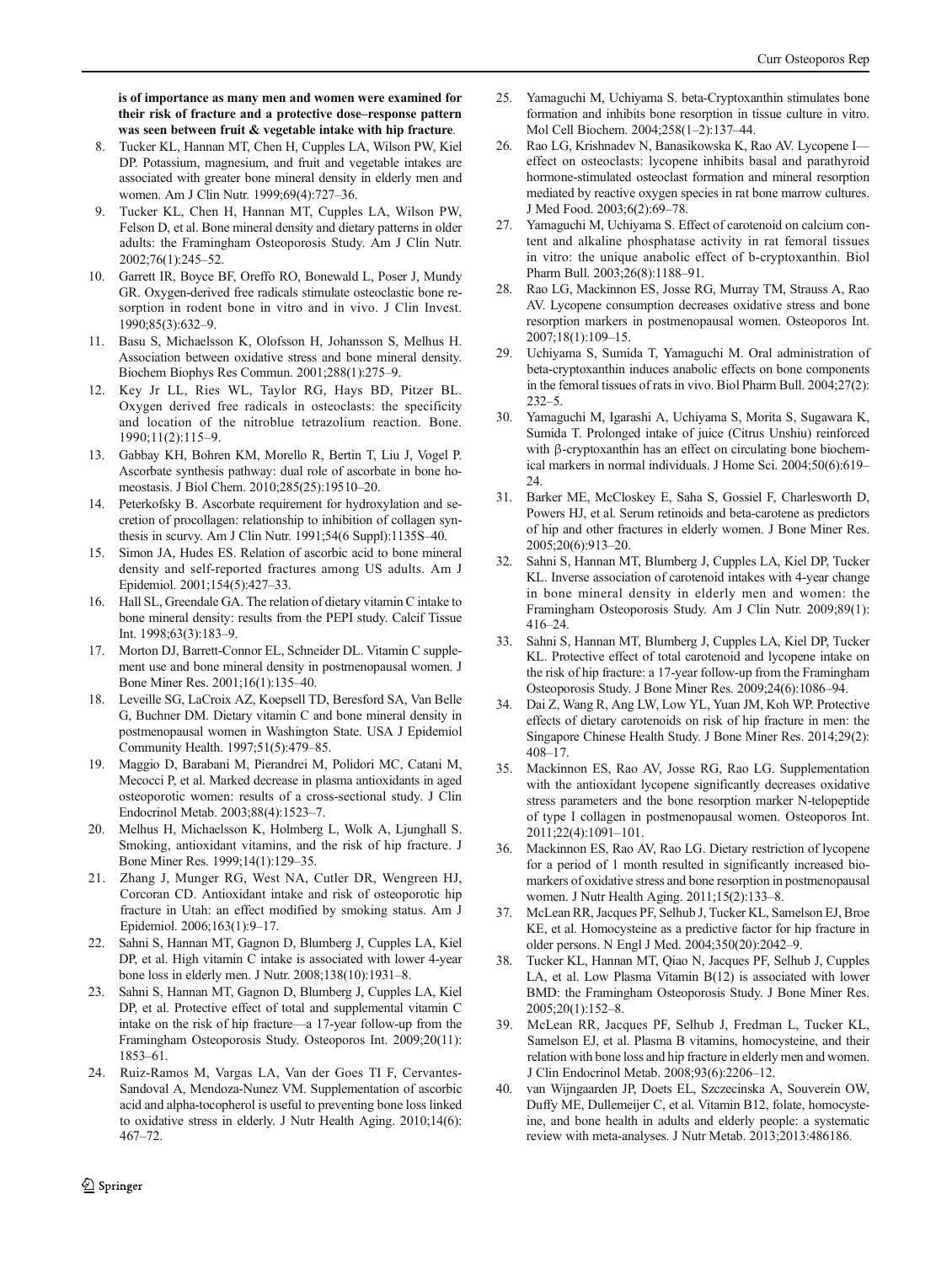- <span id="page-9-0"></span>41. Sato Y, Honda Y, Iwamoto J, Kanoko T, Satoh K. Effect of folate and mecobalamin on hip fractures in patients with stroke: a randomized controlled trial. JAMA. 2005;293(9):1082–8.
- 42. Sawka AM, Ray JG, Yi Q, Josse RG, Lonn E. Randomized clinical trial of homocysteine level lowering therapy and fractures. Arch Intern Med. 2007;167(19):2136–9.
- 43. Gommans J, Yi Q, Eikelboom JW, Hankey GJ, Chen C, Rodgers H, et al. The effect of homocysteine-lowering with B-vitamins on osteoporotic fractures in patients with cerebrovascular disease: substudy of VITATOPS, a randomised placebo-controlled trial. BMC Geriatr. 2013;13:88.
- 44. van Wijngaarden JP, Swart KM, Enneman AW, Dhonukshe-Rutten RA, van Dijk SC, Ham AC, et al. Effect of daily vitamin B-12 and folic acid supplementation on fracture incidence in elderly individuals with an elevated plasma homocysteine concentration: B-PROOF, a randomized controlled trial. Am J Clin Nutr. 2014;100(6):1578–86.
- 45. Binkley NC, Suttie JW. Vitamin K nutrition and osteoporosis. J Nutr. 1995;125(7):1812–21.
- 46. Booth SL, Tucker KL, Chen H, Hannan MT, Gagnon DR, Cupples LA, et al. Dietary vitamin K intakes are associated with hip fracture but not with bone mineral density in elderly men and women. Am J Clin Nutr. 2000;71(5):1201–8.
- 47. Booth SL, Broe KE, Gagnon DR, Tucker KL, Hannan MT, McLean RR, et al. Vitamin K intake and bone mineral density in women and men. Am J Clin Nutr. 2003;77(2):512–6.
- 48. Booth SL, Broe KE, Peterson JW, Cheng DM, Dawson-Hughes B, Gundberg CM, et al. Associations between vitamin K biochemical measures and bone mineral density in men and women. J Clin Endocrinol Metab. 2004;89(10):4904–9.
- 49. McLean RR, Booth SL, Kiel DP, Broe KE, Gagnon DR, Tucker KL, et al. Association of dietary and biochemical measures of vitamin K with quantitative ultrasound of the heel in men and women. Osteoporos Int. 2006;17(4):600–7.
- 50. Hamidi MS, Gajic-Veljanoski O, Cheung AM. Vitamin K and bone health. J Clin Densitom. 2013;16(4):409–13.
- 51. Shah K, Gleason L, Villareal DT. Vitamin K and bone health in older adults. J Nutr Gerontol Geriatr. 2014;33(1):10–22.
- 52. Cockayne S, Adamson J, Lanham-New S, Shearer MJ, Gilbody S, Torgerson DJ. Vitamin K and the prevention of fractures: systematic review and meta-analysis of randomized controlled trials. Arch Intern Med. 2006;166(12):1256–61.
- 53. Iwamoto J, Matsumoto H, Takeda T. Efficacy of menatetrenone (vitamin K2) against non-vertebral and hip fractures in patients with neurological diseases: meta-analysis of three randomized, controlled trials. Clin Drug Invest. 2009;29(7):471–9.
- 54. Fang Y, Hu C, Tao X, Wan Y, Tao F. Effect of vitamin K on bone mineral density: a meta-analysis of randomized controlled trials. J Bone Miner Metab. 2012;30(1):60–8.
- 55. Huang ZB, Wan SL, Lu YJ, Ning L, Liu C, Fan SW. Does vitamin K2 play a role in the prevention and treatment of osteoporosis for postmenopausal women: a meta-analysis of randomized controlled trials. Osteoporos Int. 2015;26(3):1175–86.
- 56. Bushinsky DA. Acid–base imbalance and the skeleton. Eur J Nutr. 2001;40(5):238–44.
- 57.•• Jehle S, Hulter HN, Krapf R. Effect of potassium citrate on bone density, microarchitecture, and fracture risk in healthy older adults without osteoporosis: a randomized controlled trial. J Clin Endocrinol Metab.  $2013;98(1):207-17$ . This paper is of major importance as the RCT reports effects on BMD, bone microarchitecture as well as fracture outcomes.
- 58. Frassetto LA, Hardcastle AC, Sebastian A, Aucott L, Fraser WD, Reid DM, et al. No evidence that the skeletal non-response to potassium alkali supplements in healthy postmenopausal women depends on blood pressure or sodium chloride intake. Eur J Clin Nutr. 2012;66(12):1315–22.
- 59. Macdonald HM, Black AJ, Aucott L, Duthie G, Duthie S, Sandison R, et al. Effect of potassium citrate supplementation or increased fruit and vegetable intake on bone metabolism in healthy postmenopausal women: a randomized controlled trial. Am J Clin Nutr. 2008;88(2):465–74.
- 60. McLean RR, Qiao N, Broe KE, Tucker KL, Casey V, Cupples LA, et al. Dietary acid load is not associated with lower bone mineral density except in older men. J Nutr. 2011;141(4):588–94.
- 61. Lemann Jr J, Pleuss JA, Gray RW. Potassium causes calcium retention in healthy adults. J Nutr. 1993;123(9):1623–6.
- 62. Kenney MA, McCoy H, Williams L. Effects of magnesium deficiency on strength, mass, and composition of rat femur. Calcif Tissue Int. 1994;54(1):44–9.
- 63. Farina EK, Kiel DP, Roubenoff R, Schaefer EJ, Cupples LA, Tucker KL. Protective effects of fish intake and interactive effects of long-chain polyunsaturated fatty acid intakes on hip bone mineral density in older adults: the Framingham Osteoporosis Study. Am J Clin Nutr. 2011;93(5):1142–51.
- 64. Chen YM, Ho SC, Lam SS. Higher sea fish intake is associated with greater bone mass and lower osteoporosis risk in postmenopausal Chinese women. Osteoporos Int. 2010;21(6):939–46.
- 65. Zalloua PA, Hsu YH, Terwedow H, Zang T, Wu D, Tang G, et al. Impact of seafood and fruit consumption on bone mineral density. Maturitas. 2007;56(1):1–11.
- 66.•• Mangano KM, Sahni S, Kerstetter JE, Kenny AM, Hannan MT. Polyunsaturated fatty acids and their relation with bone and muscle health in adults. Curr Osteoporos Rep 2013. This paper is of major importance as it is an extensive review of the current knowledge and the gaps in knowledge for PUFAwith bone and muscle.
- 67. Jarvinen R, Tuppurainen M, Erkkila AT, Penttinen P, Karkkainen M, Salovaara K, Jurvelin JS, Kroger H. Associations of dietary polyunsaturated fatty acids with bone mineral density in elderly women. Eur J Clin Nutr 2011.
- 68. Rousseau JH, Kleppinger A, Kenny AM. Self-reported dietary intake of omega-3 fatty acids and association with bone and lower extremity function. J Am Geriatr Soc. 2009;57(10):1781–8.
- 69. Farina EK, Kiel DP, Roubenoff R, Schaefer EJ, Cupples LA, Tucker KL. Plasma phosphatidylcholine concentrations of polyunsaturated fatty acids are differentially associated with hip bone mineral density and hip fracture in older adults: the Framingham Osteoporosis Study. J Bone Miner Res. 2012;27(5):1222–30.
- 70. Farina EK, Kiel DP, Roubenoff R, Schaefer EJ, Cupples LA, Tucker KL. Dietary intakes of arachidonic acid and alphalinolenic acid are associated with reduced risk of hip fracture in older adults. J Nutr. 2011;141(6):1146–53.
- 71. Dietary guidelines for Americans (2005). Dietary Guidelines Advisory Committee Report, 6th edn. U.S. Department of Health and Human Services and U.S. Department of Agriculture. In. Washington DC U.S. Government; 2005.
- 72. Kalkwarf HJ, Khoury JC, Lanphear BP. Milk intake during childhood and adolescence, adult bone density, and osteoporotic fractures in US women. Am J Clin Nutr. 2003;77(1):257–65.
- 73. Kull M, Kallikorm R, Lember M. Impact of molecularly defined hypolactasia, self-perceived milk intolerance and milk consumption on bone mineral density in a population sample in Northern Europe. Scand J Gastroenterol. 2009;44(4):415–21.
- 74. McCabe LD, Martin BR, McCabe GP, Johnston CC, Weaver CM, Peacock M. Dairy intakes affect bone density in the elderly. Am J Clin Nutr. 2004;80(4):1066–74.
- 75. Murphy S, Khaw KT, May H, Compston JE. Milk consumption and bone mineral density in middle aged and elderly women. BMJ. 1994;308(6934):939–41.
- 76. Teegarden D, Lyle RM, Proulx WR, Johnston CC, Weaver CM. Previous milk consumption is associated with greater bone density in young women. Am J Clin Nutr. 1999;69(5):1014–7.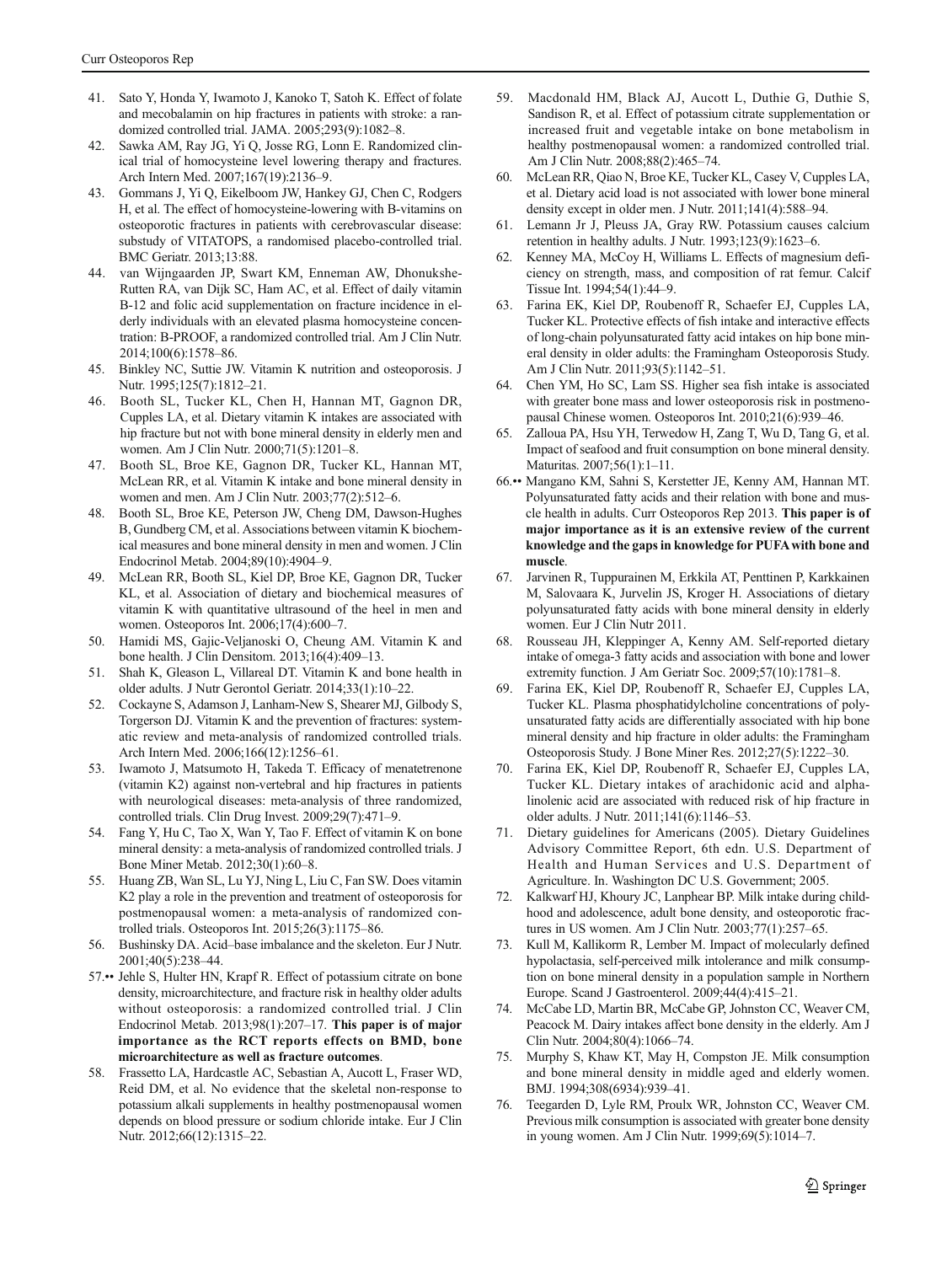- <span id="page-10-0"></span>77. Bischoff-Ferrari HA, Dawson-Hughes B, Baron JA, Kanis JA, Orav EJ, Staehelin HB, et al. Milk intake and risk of hip fracture in men and women: a meta-analysis of prospective cohort studies. J Bone Miner Res. 2011;26(4):833–9.
- 78. Feskanich D, Willett WC, Colditz GA. Calcium, vitamin D, milk consumption, and hip fractures: a prospective study among postmenopausal women. Am J Clin Nutr. 2003;77(2):504–11.
- 79.•• Feskanich D, Bischoff-Ferrari HA, Frazier AL, Willett WC. Milk consumption during teenage years and risk of hip fractures in older adults. JAMA Pediatr. 2014;168(1):54–60. This paper is of major importance as it is a pivotal examination of milk consumption during bone accumulation and the possible fracture sequela in older adults.
- 80. Sahni S, Tucker KL, Kiel DP, Quach L, Casey VA, Hannan MT. Milk and yogurt consumption are linked with higher bone mineral density but not with hip fracture: the Framingham Offspring Study. Arch Osteoporos. 2013;8(1–2):119.
- 81.•• Sahni S, Mangano KM, Tucker KL, Kiel DP, Casey VA, Hannan MT. Protective association of milk intake on the risk of hip fracture: results from the Framingham Original Cohort. J Bone Miner Res. 2014;29(8):1756–62. This paper is of major importance as it examines a population-based cohort and finds milk as consumed as an older adult to be protective against subsequent fracture.
- 82. Heaney RP, Layman DK. Amount and type of protein influences bone health. Am J Clin Nutr. 2008;87(5):1567S–70.
- 83. Itoh R, Nishiyama N, Suyama Y. Dietary protein intake and urinary excretion of calcium: a cross-sectional study in a healthy Japanese population. Am J Clin Nutr. 1998;67(3):438–44.
- 84. Johnson NE, Alcantara EN, Linkswiler H. Effect of level of protein intake on urinary and fecal calcium and calcium retention of young adult males. J Nutr. 1970;100(12):1425–30.
- 85. Kerstetter JE, Allen LH. Dietary protein increases urinary calcium. J Nutr. 1990;120(1):134–6.
- 86. Hannan MT, Tucker KL, Dawson-Hughes B, Cupples LA, Felson DT, Kiel DP. Effect of dietary protein on bone loss in elderly men and women: the Framingham Osteoporosis Study. J Bone Miner Res. 2000;15(12):2504–12.
- 87. Munger RG, Cerhan JR, Chiu BC. Prospective study of dietary protein intake and risk of hip fracture in postmenopausal women. Am J Clin Nutr. 1999;69(1):147–52.
- 88. Promislow JH, Goodman-Gruen D, Slymen DJ, Barrett-Connor E. Protein consumption and bone mineral density in the elderly: the Rancho Bernardo Study. Am J Epidemiol. 2002;155(7):636–44.
- 89. Cooper C, Atkinson EJ, Hensrud DD, Wahner HW, O'Fallon WM, Riggs BL, et al. Dietary protein intake and bone mass in women. Calcif Tissue Int. 1996;58(5):320–5.
- 90. Kerstetter JE, Looker AC, Insogna KL. Low dietary protein and low bone density. Calcif Tissue Int. 2000;66(4):313.
- 91. Freudenheim JL, Johnson NE, Smith EL. Relationships between usual nutrient intake and bone-mineral content of women 35–65 years of age: longitudinal and cross-sectional analysis. Am J Clin Nutr. 1986;44(6):863-76.
- 92. Geinoz G, Rapin CH, Rizzoli R, Kraemer R, Buchs B, Slosman D, et al. Relationship between bone mineral density and dietary intakes in the elderly. Osteoporos Int. 1993;3(5):242–8.
- Mazess RB, Barden HS. Bone density in premenopausal women: effects of age, dietary intake, physical activity, smoking, and birthcontrol pills [see comments]. Am J Clin Nutr. 1991;53(1):132–42.
- 94. Metz JA, Anderson JJ, Gallagher Jr PN. Intakes of calcium, phosphorus, and protein, and physical-activity level are related to radial bone mass in young adult women [see comments]. Am J Clin Nutr. 1993;58(4):537–42.
- 95. Nieves JW. Osteoporosis: the role of micronutrients. Am J Clin Nutr. 2005;81(5):1232S-9.
- 96. Henderson NK, Price RI, Cole JH, Gutteridge DH, Bhagat CI. Bone density in young women is associated with body weight and muscle strength but not dietary intakes. J Bone Miner Res. 1995;10(3):384–93.
- 97. Wang MC, Luz Villa M, Marcus R, Kelsey JL. Associations of vitamin C, calcium and protein with bone mass in postmenopausal Mexican American women. Osteoporos Int. 1997;7(6):533–8.
- Misra D, Berry SD, Broe KE, McLean RR, Cupples LA, Tucker KL, et al. Does dietary protein reduce hip fracture risk in elders? The Framingham Osteoporosis Study. Osteoporos Int. 2011;22(1): 345–9.
- 99. Sahni S, Broe KE, Tucker KL, McLean RR, Kiel DP, Cupples LA, et al. Association of total protein intake with bone mineral density and bone loss in men and women from the Framingham Offspring Study. Public Health Nutr. 2014;17(11):2570–6.
- 100. Sahni S, Cupples LA, McLean RR, Tucker KL, Broe KE, Kiel DP, et al. Protective effect of high protein and calcium intake on the risk of hip fracture in the Framingham offspring cohort. J Bone Miner Res. 2010;25(12):2770–6.
- 101. Carlisle EM. Silicon an essential element for the chick. Science. 1972;178:619–21.
- 102. Carlisle EM. Silicon: a requirement in bone formation independent of vitamin D1. Calcif Tissue Int. 1981;33(1):27–34.
- 103. Carlisle EM. Silicon. In: O'Dell BL, Sunde RA, editors. Handbook of nutritionally essential mineral elements. New York: Marcel Dekker, Inc; 1997. p. 603–18.
- 104. Jugdaohsingh R, Reffitt DM, Oldham C, Day JP, Fifield LK, Thompson RPH, et al. Oligomeric but not monomeric silica prevents aluminum absorption in humans. Am J Clin Nutr. 2000;71: 944–9.
- 105. Sripanyakorn S, Jugdaohsingh R, Elliott H, Walker C, Mehta P, Shoukru S, et al. The silicon content of beer and its bioavailability in healthy volunteers. Br J Nutr. 2004;91(3):403–9.
- 106. Spector TD, Calomme MR, Anderson SH, Clement G, Bevan L, Demeester N, et al. Choline-stabilized orthosilicic acid supplementation as an adjunct to calcium/vitamin D3 stimulates markers of bone formation in osteopenic females: a randomized, placebocontrolled trial. BMC Musculoskelet Disord. 2008;9:85.
- 107. Tucker KL, Jugdaohsingh R, Powell JJ, Qiao N, Hannan MT, Sripanyakorn S, et al. Effects of beer, wine, and liquor intakes on bone mineral density in older men and women. Am J Clin Nutr. 2009;89(4):1188–96.
- 108. Baur JA, Pearson KJ, Price NL, Jamieson HA, Lerin C, Kalra A, et al. Resveratrol improves health and survival of mice on a highcalorie diet. Nature. 2006;444(7117):337–42.
- 109. Zhou H, Shang L, Li X, Zhang X, Gao G, Guo C, et al. Resveratrol augments the canonical Wnt signaling pathway in promoting osteoblastic differentiation of multipotent mesenchymal cells. Exp Cell Res. 2009;315(17):2953–62.
- 110. Shakibaei M, Buhrmann C, Mobasheri A. Resveratrol-mediated SIRT-1 interactions with p300 modulate receptor activator of NFkappaB ligand (RANKL) activation of NF-kappaB signaling and inhibit osteoclastogenesis in bone-derived cells. J Biol Chem. 2011;286(13):11492–505.
- 111. Zhao H, Li X, Li N, Liu T, Liu J, Li Z, et al. Long-term resveratrol treatment prevents ovariectomy-induced osteopenia in rats without hyperplastic effects on the uterus. Br J Nutr. 2014;111(5):836–46.
- 112.•• Ornstrup MJ, Harslof T, Kjaer TN, Langdahl BL, Pedersen SB. Resveratrol increases bone mineral density and bone alkaline phosphatase in obese men: a randomized placebo-controlled trial. J Clin Endocrinol Metab. 2014;99(12):4720–9. This paper is of major importance as one of the first studies to examine resveratrol with BMD and bone marker in a RCT.
- 113. Sahni S, Kiel DP. Smoking, alcohol, and bone health. In: Holick MF, Nieves JW, editors. Nutrition and Bone Health. 2nd edn. New York © Springer New York; 2015, XXXIX, 30: 489–504.